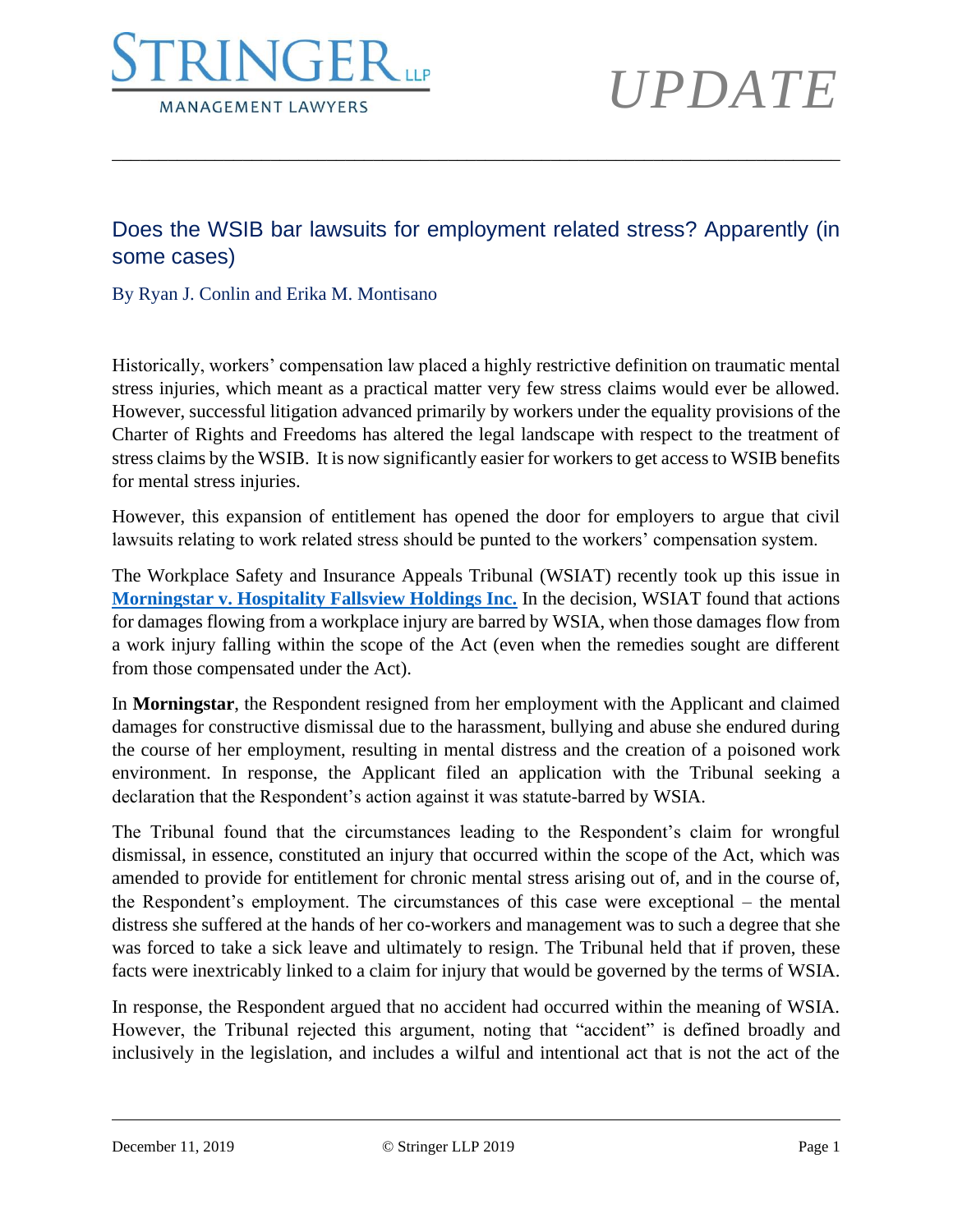

# *UPDATE*

worker, a chance event occasioned by a physical or natural cause, and a disablement arising out of and in the course of employment.

It is also worth noting that although the Respondent's Statement of Claim also included a claim for punitive, aggravated and moral damages, this did not prevent the Tribunal from finding that the Respondent's workplace injury fell within the scope of the Act. All of the damages flowed directly from the harassment and bullying alleged in the workplace, as well as the Applicant's response to these allegations.

#### **Key Takeaways**

Employers should know that a worker will generally be entitled to workplace insurance benefits for chronic mental stress under WSIA where a mental stress injury is caused by a substantial workrelated stressor arising out of and in the course of the worker's employment. Not every wrongful dismissal action will be removed by WSIA, but only in those exceptional cases where the circumstances of the wrongful dismissal claim are linked to the work injury.

Employers should also be aware that in certain cases, they may have a defence to an employee's wrongful dismissal action where an employee suffers a personal injury as a result of a workplace accident. While the prior jurisprudence in Ontario was unclear, in **Morningstar**, the Tribunal does confirm that if the work injury underpins the employee's cause of action against the employer, on all fronts, the action will be statute-barred. Further, the manner in which the employee's action or claim is framed, is not determinative as to whether it is statute-barred. Rather, the determination is rooted in a consideration of the "fundamental nature of the action" and whether it arises in respect of a work injury.

This case is significant for employers as if they can demonstrate that a claim for wrongful dismissal is taken away by WSIA, they can avoid liability for large damages awards, including amounts for punitive, aggravated and moral damages, which are not recoverable under the Act. The employer is required to show that the circumstances surrounding the accident, if proven, bring the claim within the scope of WSIA. If an employer is successful, the employee's entire right of action is taken away.

This case will obviously get the attention of lawyers who act for plaintiffs and in our view future claims will be drafted in a manner to try and avoid the application of this decision. However, the Tribunal is not bound by the way employees set out their case and is required to determine the actual issue that is in dispute. This decision clearly makes it more difficult for employees to sue for serious incidents of mental stress.

It should be noted that this decision applies to lawsuits filed in Court and is not relevant to Human Rights Tribunal cases. Lastly, decisions of WSIAT are not "binding" on future WSIAT panels in